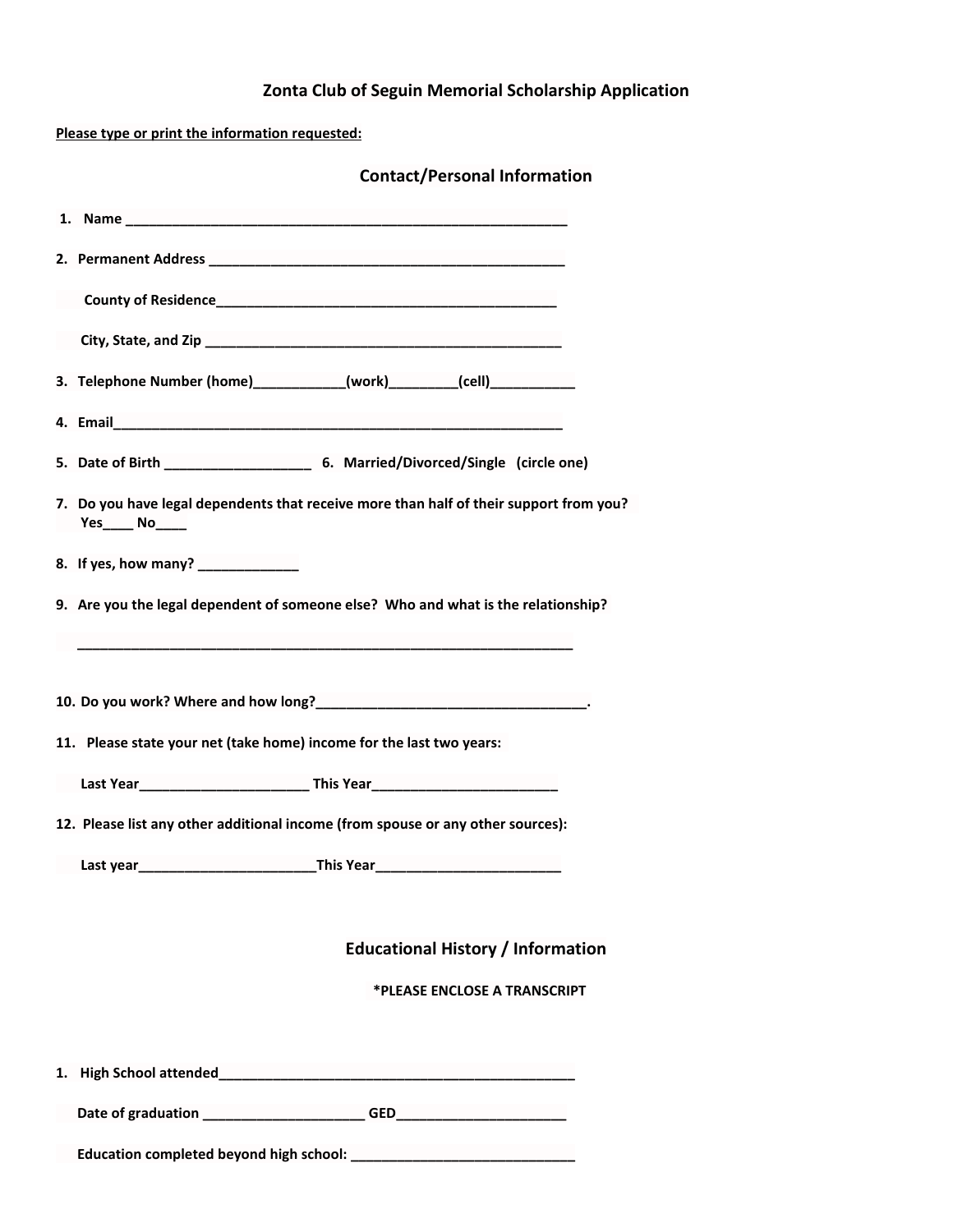|                                                                                                       | 2. Are you currently attending an educational institution? _______                               |  |                                                                        |  |  |
|-------------------------------------------------------------------------------------------------------|--------------------------------------------------------------------------------------------------|--|------------------------------------------------------------------------|--|--|
|                                                                                                       |                                                                                                  |  |                                                                        |  |  |
|                                                                                                       | 3. If not currently enrolled, where do you plan to attend? _____________________                 |  |                                                                        |  |  |
|                                                                                                       | 4. What is your classification? _______Freshman______Sophomore                                   |  |                                                                        |  |  |
| _____________Junior____________Senior__________Other                                                  |                                                                                                  |  |                                                                        |  |  |
|                                                                                                       |                                                                                                  |  |                                                                        |  |  |
|                                                                                                       | 6. What is the degree, license, or certificate you will receive upon completion of your studies? |  |                                                                        |  |  |
|                                                                                                       |                                                                                                  |  |                                                                        |  |  |
|                                                                                                       | 7. When do you expect to complete your degree/certificate? _____________________                 |  |                                                                        |  |  |
| In the space below or on a separate sheet, please explain why you should be awarded this scholarship: |                                                                                                  |  |                                                                        |  |  |
|                                                                                                       |                                                                                                  |  |                                                                        |  |  |
|                                                                                                       |                                                                                                  |  |                                                                        |  |  |
|                                                                                                       |                                                                                                  |  |                                                                        |  |  |
|                                                                                                       |                                                                                                  |  | <b>References:</b>                                                     |  |  |
|                                                                                                       |                                                                                                  |  |                                                                        |  |  |
|                                                                                                       |                                                                                                  |  | Please provide the name, address, and phone number of three references |  |  |
|                                                                                                       | who have known you for at least three years, excluding relatives:                                |  |                                                                        |  |  |
|                                                                                                       |                                                                                                  |  |                                                                        |  |  |
|                                                                                                       |                                                                                                  |  |                                                                        |  |  |
|                                                                                                       |                                                                                                  |  |                                                                        |  |  |
|                                                                                                       |                                                                                                  |  |                                                                        |  |  |
|                                                                                                       |                                                                                                  |  |                                                                        |  |  |
|                                                                                                       | Phone Phone                                                                                      |  |                                                                        |  |  |